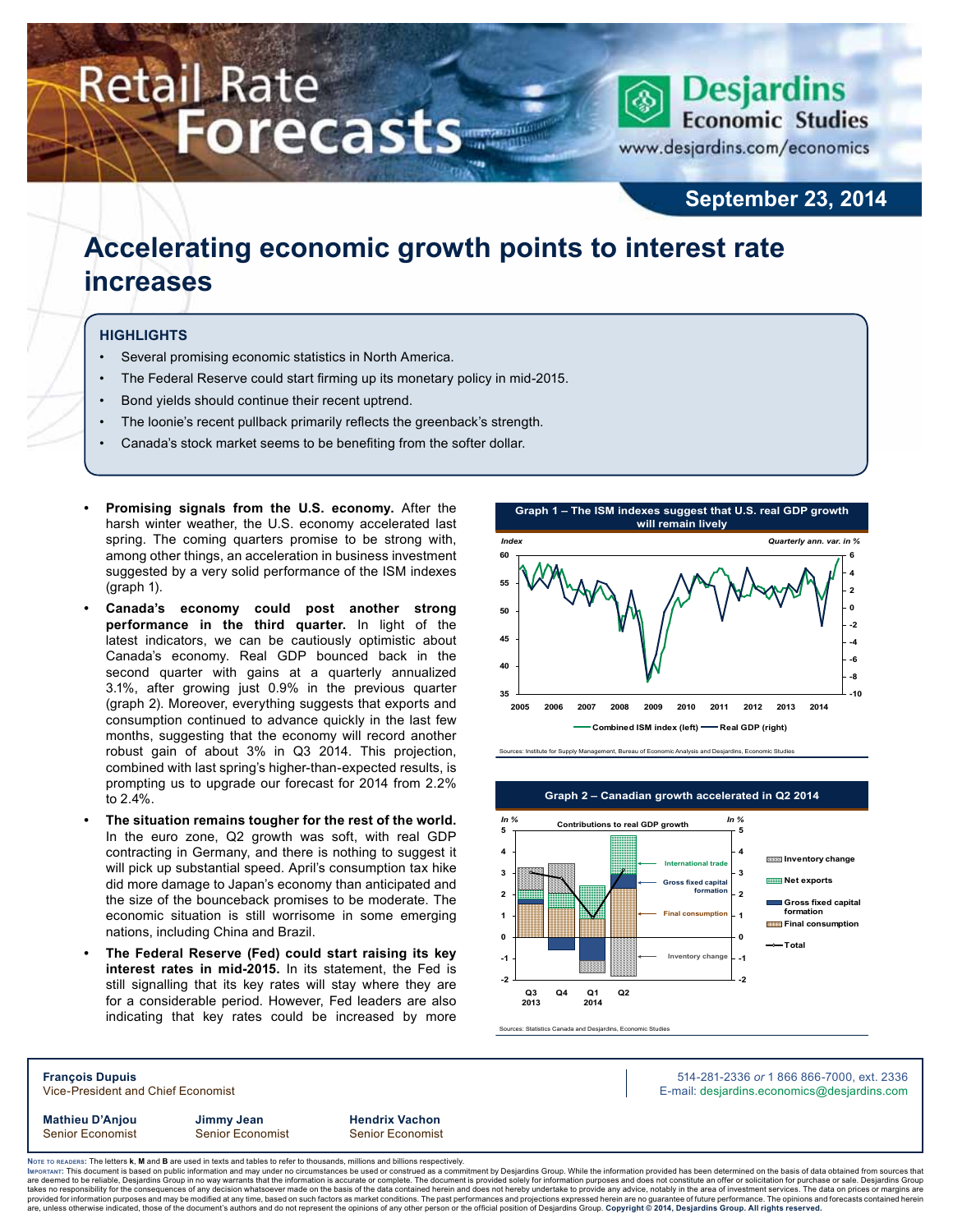

than 1% by the end of 2015 (graph 3). In this context, it is appropriate to look for monetary firming to start somewhere around mid-2015. Despite the encouraging developments for Canada's economy, the Bank of Canada could be more patient and keep its key rates where they are until October 2015.

- **Bond yields edge up.** After falling since early 2014, North American bond yields have ticked up over the last few weeks, with investors apparently starting to prepare for a key rate hike next year. Long-term yields remain low, however, benefiting from the problems in economies overseas and major geopolitical tensions.
- **Retail rates should also start trending up within the next few quarters.** Retail rates have not budged in the last few months, remaining extremely low. The recent upswing in bond yields will not necessarily bring on an immediate upside adjustment to retail rates, as financial institutions' financing costs are still low. If the bond yield uptrend persists in the coming months as we expect, retail rates should, however, start to rise in the first half of 2015 (graph 4).



Sources: Federal Reserve and Desjardins, Economic Studies



Sources: Datastream and Desjardins, Economic Studies

### **Table 1 Forecasts : Retail rate**

|                         | <b>Discount</b><br>rate $(1)$ | Prime rate (1) | Mortgage rate (1) |               | Term savings (1) (2) |               |               |               |
|-------------------------|-------------------------------|----------------|-------------------|---------------|----------------------|---------------|---------------|---------------|
|                         |                               |                | 1 year            | 3 years       | 5 years              | 1 year        | 3 years       | 5 years       |
| Realized - End of month |                               |                |                   |               |                      |               |               |               |
| March 2014              | 1.25                          | 3.00           | 3.14              | 3.75          | 4.89                 | 0.90          | 1.25          | 1.75          |
| April 2014              | 1.25                          | 3.00           | 3.14              | 3.75          | 4.89                 | 0.90          | 1.25          | 1.75          |
| May 2014                | 1.25                          | 3.00           | 3.14              | 3.75          | 4.89                 | 0.90          | 1.25          | 1.75          |
| <b>June 2014</b>        | 1.25                          | 3.00           | 3.14              | 3.75          | 4.89                 | 0.90          | 1.25          | 1.75          |
| <b>July 2014</b>        | 1.25                          | 3.00           | 3.14              | 3.75          | 4.89                 | 0.90          | 1.25          | 1.75          |
| Aug. 2014               | 1.25                          | 3.00           | 3.14              | 3.75          | 4.89                 | 0.90          | 1.25          | 1.75          |
| Sep. 22, 2014           | 1.25                          | 3.00           | 3.14              | 3.75          | 4.89                 | 0.90          | 1.25          | 1.75          |
| <b>Forecasts</b>        |                               |                |                   |               |                      |               |               |               |
| End of quarter          |                               |                |                   |               |                      |               |               |               |
| 2014: Q3                | 1.25                          | 3.00           | $3.00 - 3.30$     | $3.60 - 3.90$ | 4.75-5.05            | $0.80 - 1.05$ | $1.10 - 1.40$ | 1.60-1.90     |
| 2014: Q4                | $1.00 - 1.50$                 | $2.75 - 3.25$  | $2.90 - 3.40$     | $3.50 - 4.00$ | $4.65 - 5.15$        | $0.80 - 1.15$ | $1.00 - 1.50$ | $1.50 - 2.00$ |
| 2015: Q1                | $1.00 - 1.50$                 | $2.75 - 3.25$  | $2.95 - 3.45$     | $3.75 - 4.25$ | 4.80-5.30            | $0.80 - 1.15$ | $1.00 - 1.50$ | 1.55-2.05     |
| 2015: Q1                | $1.00 - 1.50$                 | $2.75 - 3.25$  | $3.00 - 3.50$     | $4.00 - 4.50$ | $5.00 - 5.50$        | $0.80 - 1.20$ | $1.15 - 1.65$ | $1.75 - 2.25$ |
| End of year             |                               |                |                   |               |                      |               |               |               |
| 2015                    | $1.50 - 2.00$                 | $3.25 - 3.75$  | $3.50 - 4.00$     | 4.45-4.95     | 5.30-5.80            | $1.10 - 1.60$ | $1.55 - 2.05$ | $2.05 - 2.55$ |
| 2016                    | $1.75 - 2.75$                 | $3.50 - 4.50$  | $4.00 - 5.00$     | 4.85-5.65     | $5.45 - 6.25$        | $1.30 - 2.10$ | $1.80 - 2.60$ | $2.20 - 3.00$ |
| 2017                    | $2.50 - 3.50$                 | $4.25 - 5.25$  | 4.50-5.50         | 5.15-5.95     | $5.65 - 6.45$        | $1.45 - 2.25$ | $2.10 - 2.90$ | $2.40 - 3.20$ |

Note: Forecasts are expressed as ranges. (1) End of quarter forecasts; (2) Non-redeemable (annual). Source: Desjardins, Economic Studies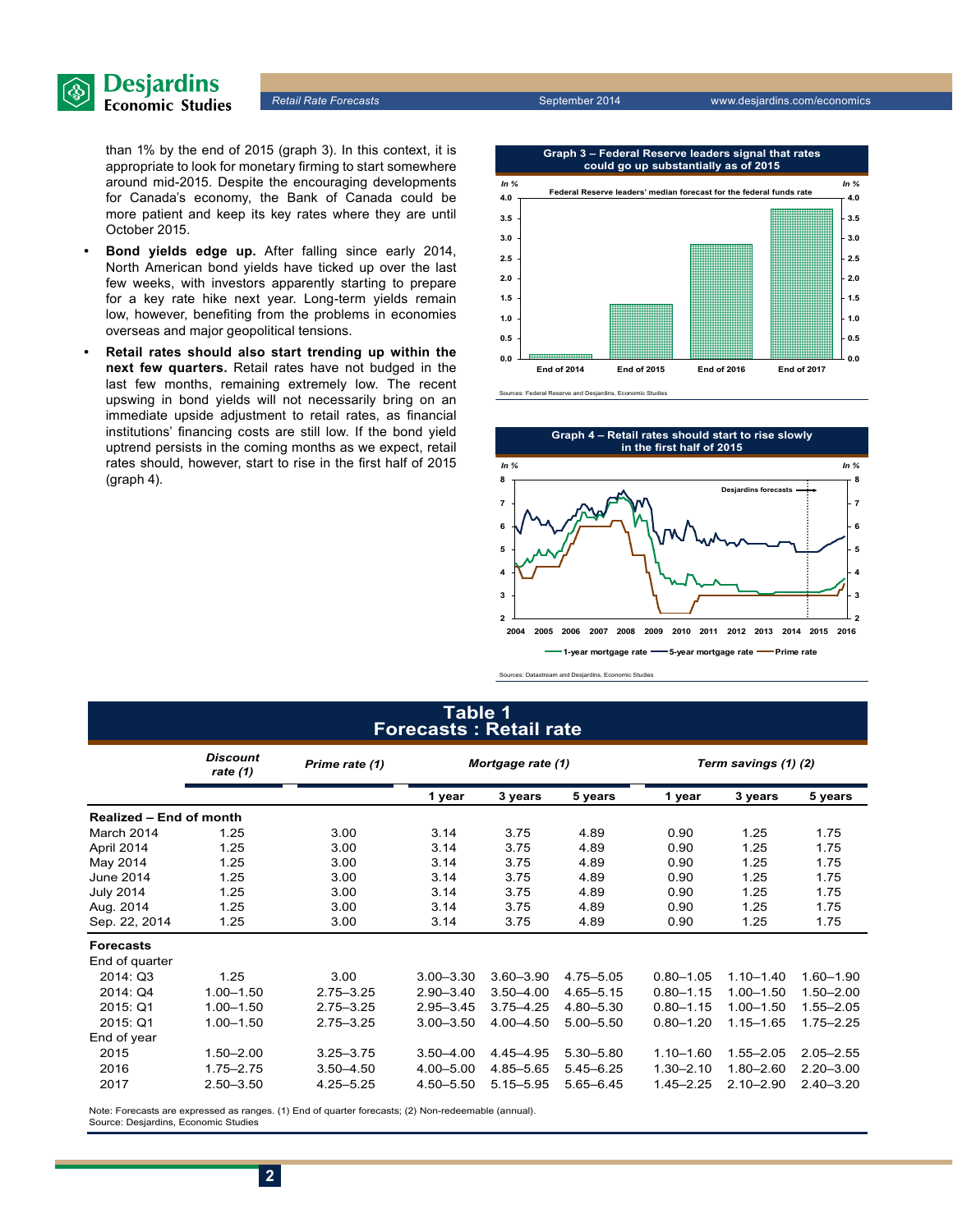## **CanadiAn Dollar**

**The loonie's recent pullback primarily reflects the greenback's strength** 

- The Canadian dollar has returned to around US\$0.91 (C\$1.10/US\$) after temporarily reaching US\$0.94 in early July. Thus, the Canadian dollar has not escaped the U.S. dollar's general strength (graph 5).
- Recent economic developments have been rather positive in Canada. The second-quarter rebound in exports stimulated economic growth, and the available data for the third quarter bodes quite well. That said, many uncertainties remain. It is still too soon to say that the improvement in exports is sustainable, and business investments have yet to accelerate. Household debt is also a concern, as is the disappointing economic data recently released in Europe and Asia. In the face of these uncertainties, the Bank of Canada (BoC) prefers to remain cautious and maintain its neutral bias.
- The loonie is still gaining against the euro (graph 6). Note that the latest economic statistics have been especially disappointing in the euro zone. Another erosion of the outlooks for economic growth and inflation convinced the European Central Bank (ECB) to announce another string of monetary easing measures at its meeting in early September. In addition to fostering growth of euro zone lending to businesses and consumers, the ECB wants to expand its balance sheet substantially, taking it closer to a true quantitative policy.
- **Forecasts:** The release of more good economic data for Canada, as well as fewer national and international uncertainties could breathe new life into the loonie over the coming months. The Canadian dollar should climb back to around US\$0.93 (C\$1.075/US\$) by the end of the year. However, this improvement should not last very long in 2015, as we expect the Federal Reserve to begin monetary firming a few months before the BoC.







Sources: Datastream and Desjardins, Economic Studies

| <b>Determinants</b>          | <b>Short-term</b> | Long-term |
|------------------------------|-------------------|-----------|
| Oil prices                   |                   |           |
| Metals prices                |                   |           |
| Inflation and Bank of Canada |                   |           |

#### **Table 2 Forecasts: currency**

|                                                                             | . .    |        |        |                |        |        |  |        |                 |        |        |
|-----------------------------------------------------------------------------|--------|--------|--------|----------------|--------|--------|--|--------|-----------------|--------|--------|
|                                                                             | 2013   |        | 2014   |                |        |        |  | 2015   |                 |        |        |
| End of period                                                               | Q3     | Q4     | Q1     | Q <sub>2</sub> | Q3f    | Q4f    |  | Q1f    | Q <sub>2f</sub> | Q3f    | Q4f    |
| US\$/CAN\$                                                                  | 0.9700 | 0.9414 | 0.9050 | 0.9372         | 0.9200 | 0.9300 |  | 0.9350 | 0.9200          | 0.9100 | 0.9200 |
| CAN\$/US\$                                                                  | 1.0310 | 1.0623 | 1.1050 | 1.0671         | 1.0870 | 1.0753 |  | 1.0695 | 1.0870          | 1.0989 | 1.0870 |
| CAN\$/€                                                                     | 1.3955 | 1.4638 | 1.5229 | 1.4610         | 1.4022 | 1.3763 |  | 1.3690 | 1.3696          | 1.3846 | 1.3587 |
| US\$/€                                                                      | 1.3536 | 1.3780 | 1.3782 | 1.3691         | 1.2900 | 1.2800 |  | 1.2800 | 1.2600          | 1.2600 | 1.2500 |
| US\$/£                                                                      | 1.6194 | 1.6563 | 1.6672 | 1.7099         | 1.6400 | 1.6800 |  | 1.7000 | 1.6900          | 1.6800 | 1.6800 |
| Sources: Datastream. Federal Reserve Board and Desiardins. Economic Studies |        |        |        |                |        |        |  |        | f: forecasts    |        |        |

**3**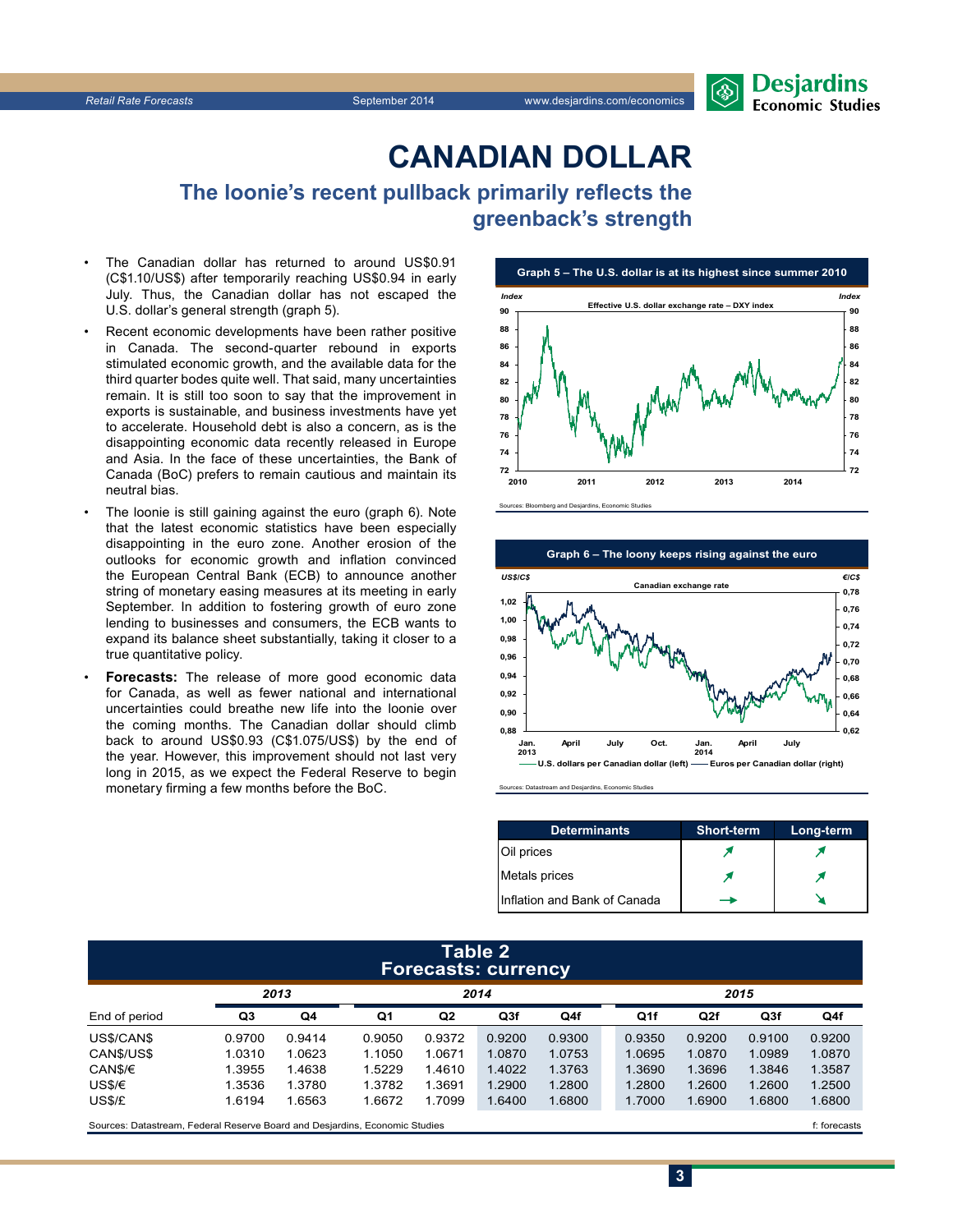

## **Asset classes return**

**Canada's stock market will benefit from the softer dollar**

- **Recess seems to be over for North America's stock markets.** The stock indexes' laborious advance since last summer contrasts with the nearly irresistible surge seen in the first half of the year (graph 7). Although the mediumterm outlook is generally still favourable for the stock markets, we think a short, near-term correction is possible. First, bond yields seem to want to get back on their long upward pilgrimage after 2013's false start. Higher yields will hurt stock valuations a little. Second, the Federal Reserve (Fed) seems to be a few quarters away from normalizing its monetary policy. Insofar as the central bank's ultraaccommodative policy has stimulated the appetite for risk assets in the last few years, the return to a conventional approach will do away with this stock market support. Thirdly, growth in many parts of the globe is worrisome and lacklustre economies could hurt the profits of some U.S. multinationals. The U.S. economy should still be among the top performers next year, a situation that should help cushion the impact (graph 8).
- **The Canadian stock market could well continue to play catch-up in 2015.** The surge by commodity prices helped the S&P/TSX during the stock market cycle that preceded the crisis (graph 9). However, between the stock market trough in 2009 and the end of 2013, Canadian stocks lagged behind U.S. stocks, primarily because of the supply problems that hurt profitability in the energy sector. Last year's emergence of oil transportation by train continued to help this important component of the S&P/TSX in 2014. Indeed, railway equities themselves are having another great year (graph 10 on page 5), contributing to the industrial sector's solid performance.
- **• A weaker dollar and lively U.S. economy since last spring also seem to be boosting major export sectors.**  This year's profit acceleration in auto manufacturing has had positive repercussions, particularly for part manufacturer stocks (graph 11 on page 5). We expect the Canadian dollar to fluctuate within a band of US\$0.90 to US\$0.95 in 2015; this should help exporters continue capitalizing on accelerating economic growth south of the border.